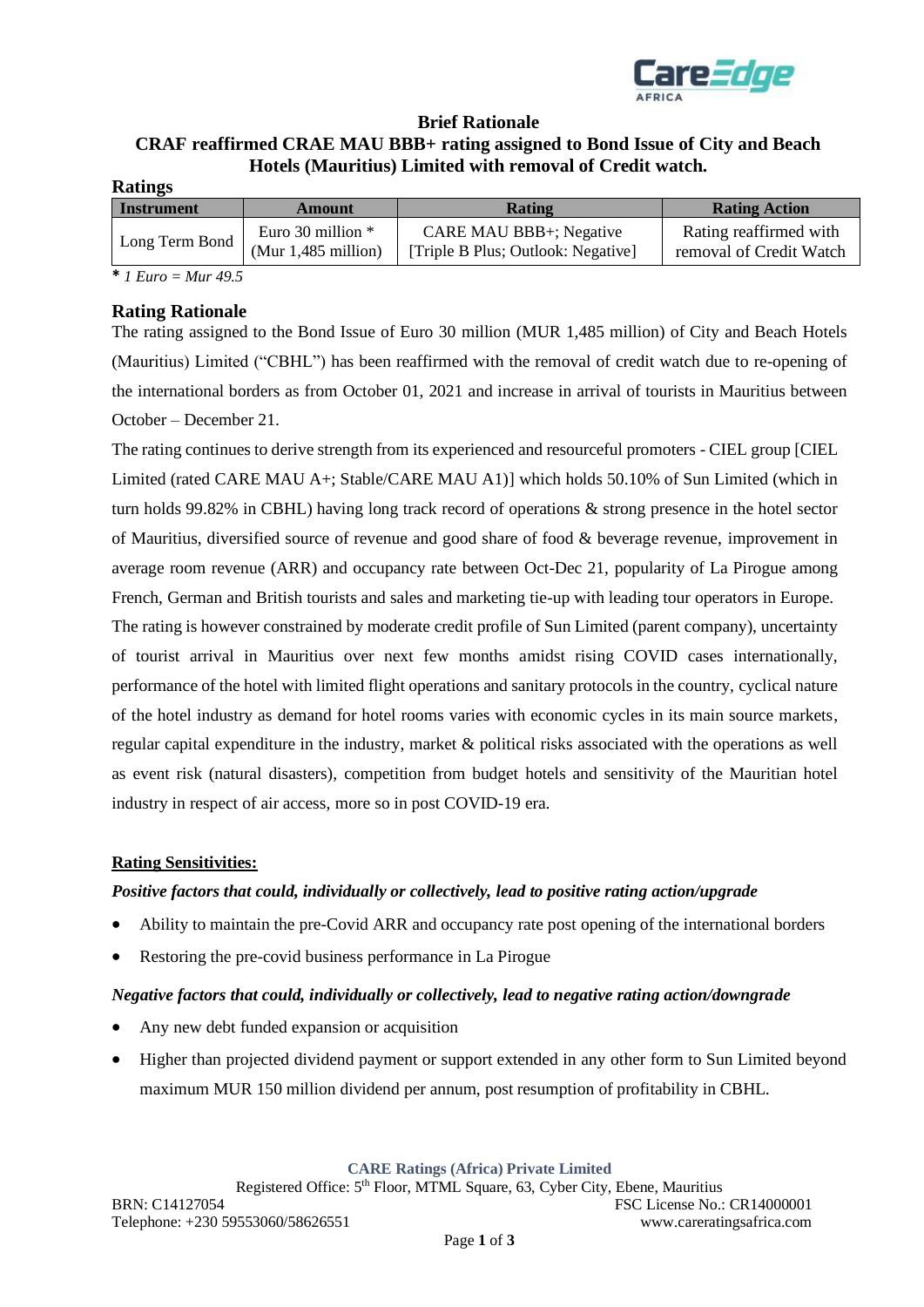

## **BACKGROUND**

City and Beach Hotels (Mauritius) Limited ('CBHL') was incorporated in June 1971 to develop the hotel property of La Pirogue Resort and Spa (La Pirogue) in Flic en Flac on the west coast of Mauritius. In year 1983, CBHL along with the hotel property of La Pirogue was taken over by Sun Limited.

CIEL Limited (rated CARE MAU A+ Stable/CARE MAU A1) owns 50.10% of SUN Limited (holding 99.82% stake in CBHL) - a public limited company listed on Stock Exchange of Mauritius.

As of December 2021, La Pirogue has 248 rooms and 5 restaurants. Since inception, La Pirogue has positioned itself as a mid-market (4-star deluxe category) resort player in the tourism sector of Mauritius. La Pirogue is popular among the European tourists, given its iconic image.

CBHL is professionally managed by Sun Resorts Hotel Management Ltd, the hotel operator company of Sun Limited. It is led by a team of experienced professionals who have successfully manoeuvred through the entire hospitality cycle for over 40 years. CBHL is currently governed by a Board of 2 executive directors.

Total revenue declined by 75% in FY21 over FY20, due to the COVID-19 pandemic with borders closed to tourists for much of the year and a second lockdown period during March-May 2021. Both EBITDA and PAT level also witnessed significant decline in FY21 over FY20 due to low accommodation. The company's focus over the last financial year was geared towards the optimization of food and beverages activities with local clients. Unfortunately, the level of revenue achieved was encouraging but insufficient to cover the operating expenses. The company was benefited from Government Wage Assistance Scheme.

CBHL's total debt remained same at Euro 30 million. The debt value increase in MUR due to depreciation of MUR vis-à-vis Euro. CBHL receives 70-80% of its revenue in Euro and hence the impact of MUR depreciation is positive for the company, since the same will boost its profitability. Gearing was at 1.17x as on June 30, 2021.

La Pirogue's prospects depend upon ability to maintain the pre-Covid ARR and occupancy rate of its hotel post opening of the international borders and restoring the pre-covid business performance for the hotels.

#### **Disclaimer**

CARE Ratings (Africa) Private Limited ("CRAF")'s ratings are opinions on the likelihood of timely payment of the obligations under the rated instrument and are not recommendations to sanction, renew, disburse or recall the concerned bank facilities or to buy, sell or hold any security. CRAF's ratings do not convey suitability or price for the investor. CRAF's ratings do not constitute an audit on the rated entity. CRAF has based its ratings/outlooks on information obtained from sources believed by it to be accurate and reliable. CRAF does not, however, guarantee the accuracy, adequacy or completeness of any information and is not responsible for any errors or omissions or for the results obtained from the use of such information. Most entities whose bank facilities/instruments are rated by CRAF have paid a credit rating fee, based on the amount and type of bank facilities/instruments. CRAF may also have other commercial transactions with the entity. In case of partnership/proprietary concerns, the rating /outlook assigned by CRAF is, inter-alia, based on the capital deployed by the partners/proprietor and the financial strength of the firm at present. The rating/outlook may undergo change in case of withdrawal of capital or the unsecured loans brought in by the partners/proprietor in addition to the financial performance and other relevant factors. CRAF is not responsible for any errors and states that it has no financial liability whatsoever to the users of CRAF's rating.

CRAF's ratings do not factor in any rating related trigger clauses as per the terms of the facility/instrument, which may involve acceleration of payments in case of rating downgrades. However, if any such clauses are introduced and if triggered, the ratings may see volatility and sharp downgrades. CRAF's ratings do not factor in any rating related trigger clauses as per the terms of the facility/instrument, which may involve acceleration of payments in case of rating downgrades. However, if any such clauses are introduced and if triggered, the ratings may see volatility and sharp downgrades.